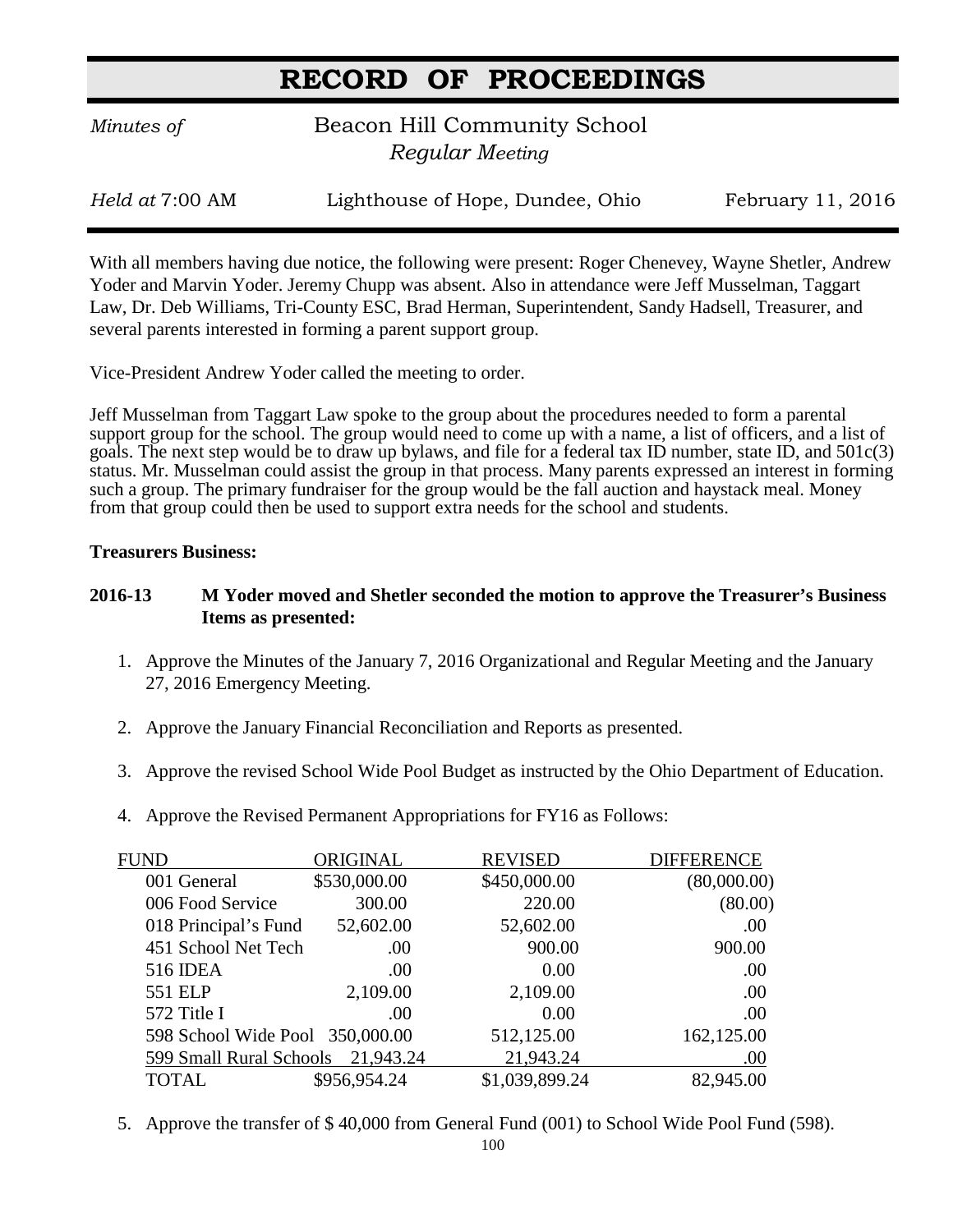*Minutes of* **Beacon Hill Community School**  *Regular Meeting*

*Held at* 7:00 AM Lighthouse of Hope, Dundee, Ohio February 11, 2016

6. Approve payment of Tri-County ESC invoice GENL23083 dated Dec 3, 2015.in the amount of \$38,159.19 for services billed prior to the School Wide Pool Revision.

**Vote: Yes: M Yoder, Shetler, A Yoder. Abstain: Chenevey. Absent: Chupp.**

**Superintendent's Business Items:**

**2016-14 M Yoder moved and Shetler seconded the motion to approve the agreement for sharing data with the Ohio State University in conjunction with House Bill 487 requirements for reporting and dropout prevention. This is part of our Career Connections Performance.**

**Vote: Yes: Shetler, Chenevey, A Yoder, M Yoder. Absent: Chupp.**

- **2016-15 M Yoder moved and Chenevey seconded the motion to approve the following Superintendent's Business Items:**
	- 1. Approve the Food Service License with the Wayne County Health Department for 2016 at a cost of \$288.00.
	- 2. Adopt the School Calendar for 2016-17 as presented.
	- 3. Approve a stipend of \$250 to Brian Collett for Archery Supervision after-school to be paid thru Tri-County ESC.

**Vote: Yes: Chenevey, A Yoder, M Yoder, Shetler. Absent: Chupp.**

**2016-16 M Yoder moved and Shetler seconded the motion to approve a resolution to enter into a legal services contract with Day Ketterer LTD to provide legal counsel at a cost of \$210 per hour on an as needed basis.**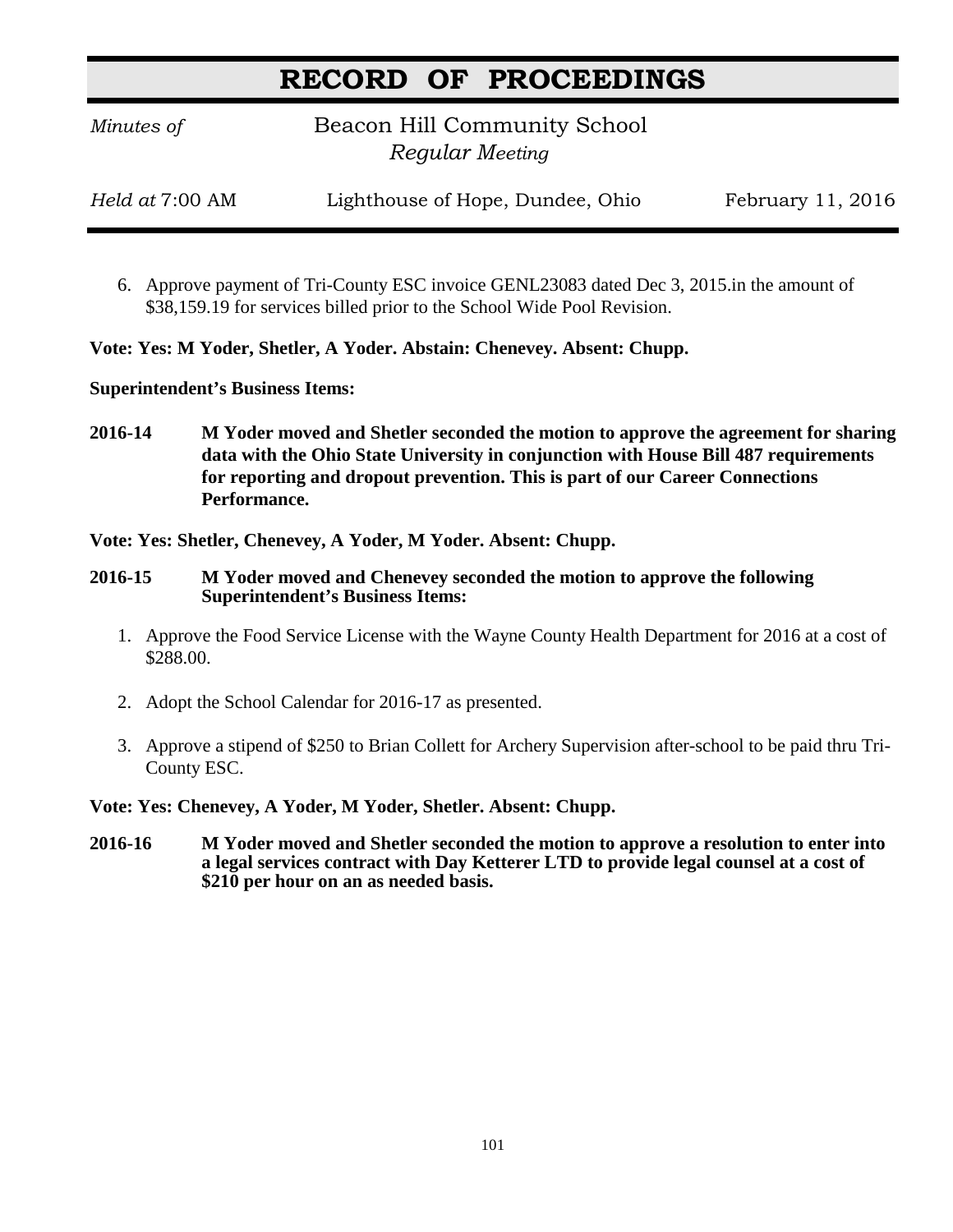*Minutes of* **Beacon Hill Community School**  *Regular Meeting*

*Held at* 7:00 AM Lighthouse of Hope, Dundee, Ohio February 11, 2016

#### **Resolution to Enter Into Legal Services Contract with Day Ketterer Ltd.**

WHEREAS, Beacon Hill Community School (the "School") desires to obtain legal counsel; and

WHEREAS, Day Ketterer Ltd. ("Day Ketterer") is a law firm that provides legal counsel to public schools.

NOW BE IT RESOLVED that the School is hereby authorized to entered into an legal services contract with Day Ketterer; and

BE IT FURTHER RESOLVED that Bradley Herman as Superintendent of the Beacon Hill Community School is hereby authorized and directed to execute said legal services contract on behalf of the School.

Adopted by Beacon Hill Community School Governing Authority at a Regular Board Meeting on February 11, 2016.

**Vote: Yes: Chenevey, Shetler, M Yoder, A Yoder. Absent: Chupp.**

**Executive Session:**

**2016-17 M Yoder moved and Shetler seconded the motion to enter into executive session to consider the appointment, employment, dismissal, discipline, promotion, demotion, or compensation of a public employee or official.**

**Vote: Yes: A Yoder, Chenevey, Shetler, M Yoder. Absent: Chupp.**

**The Board Reconvened in open session.**

**Motions to Employ:**

**2016-18 M Yoder moved and Chenevey seconded the motion to approve a one year Administrative Contract with Bradley Herman as Superintendent effective August 1, 2016. This position will be hired through Tri-County ESC payroll.**

**Vote: Yes: Chenevey, Shetler, M Yoder, A Yoder. Absent: Chupp.**